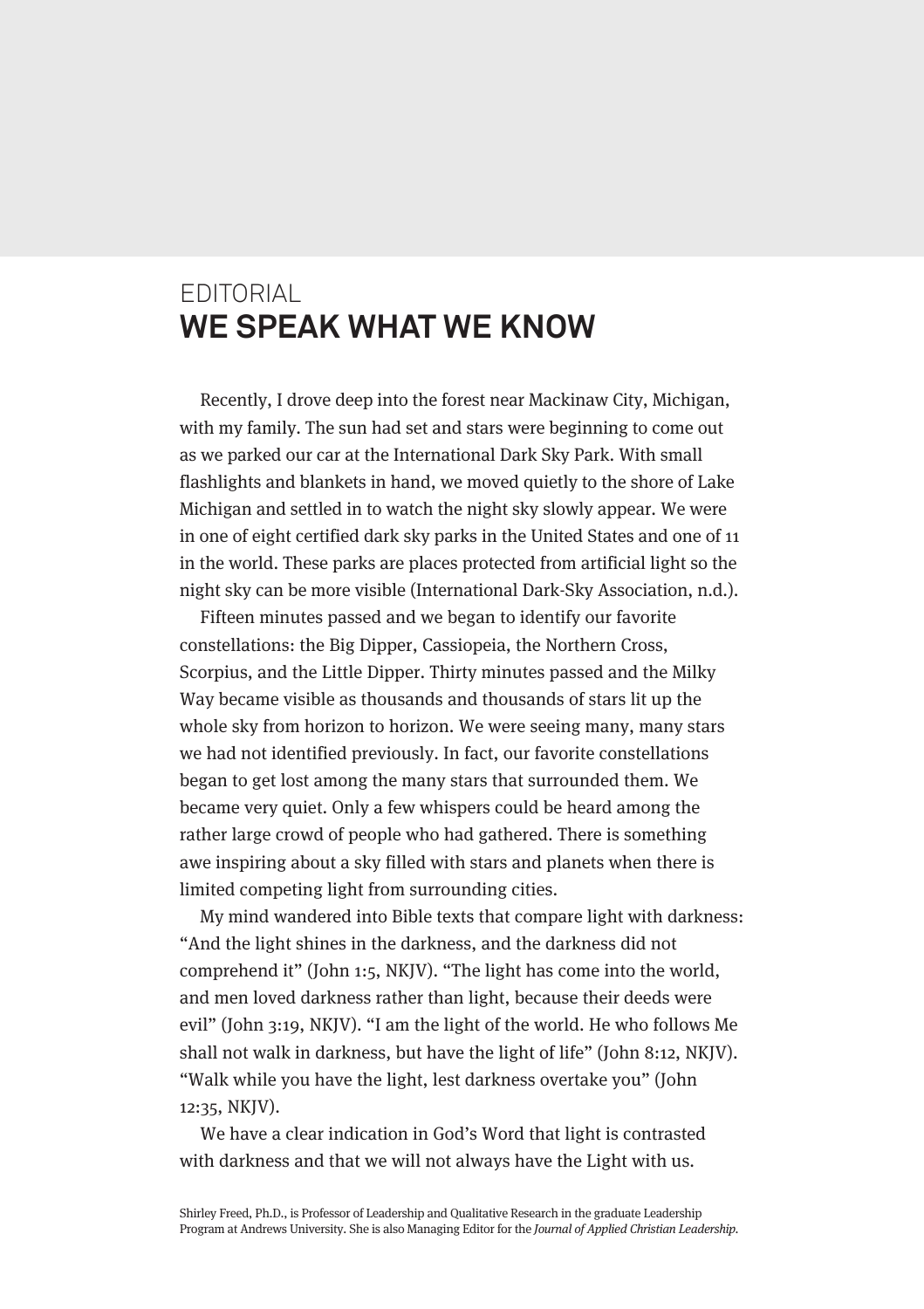But here I am, on a dark night, surrounded by light—really bright light! Analogies between light and truth pop into my mind. We live in a culture and time of earth's history in which light (truth) is sought after in many different forms. Spirituality is "in," but does it bring light and truth? Is truth "in"? What is truth? Ravi Zacharias, in his penetrating description of the current state of spirituality, says that "the greatest and most notable casualty of our times in which we are inundated with spiritual terminology is, unquestionably, truth" (Zacharias, 2012).

But what is truth? What does it mean to be spiritual? What is spiritual leadership? These are some of the questions raised by the authors in this issue of JACL. Stan Patterson opens the conversation in his article "Up the Down Path: Power, Ambition, and Spiritual Leadership." This is followed by an interview with Richard Blackaby, who co-authored the book Spiritual Leadership with his father, Henry Blackaby.

The three feature articles portray spirituality as lived out by Christian educators. Quietly, without much notice, Christian teachers, principals and students are defining spirituality by the way they experience a relationship with Jesus that sustains their daily challenges. Janet Ledesma's research of school principals who stay in one school for more than 10 years highlights the importance of calling and supportive environments. Vincent Montoro found that Christian teachers with limited resources grew as professionals by walking close to Christ and receiving His wisdom and strength. Jeff McMaster talked with leaders who attended Christian schools for their elementary and secondary education to understand how they believed Christian education has influenced their leadership.

In the "Leadership Lived" section there are four short articles: Peter Burch describes how he integrates community outreach into his history classes, Tom Decker opens our eyes to student response when one of their classmates dies, David Morgan reflects on how we discipline students, and in an interview Roo McKenzie shares his understanding of what spiritual leadership is. Finally, in the "Dialogue" section, Duane Covrig, Janet Ledesma and Gary Gifford hone in on religion and spirituality, asking how both can be meaningful when grounded in Scripture and how both can be meaningless without Christ.

Which brings us back to the question: What is truth? In this issue, Christian educators have spoken. They have spoken of what they know and have experienced.

In the darkness of night, Jesus spoke to Nicodemus: "Are you the